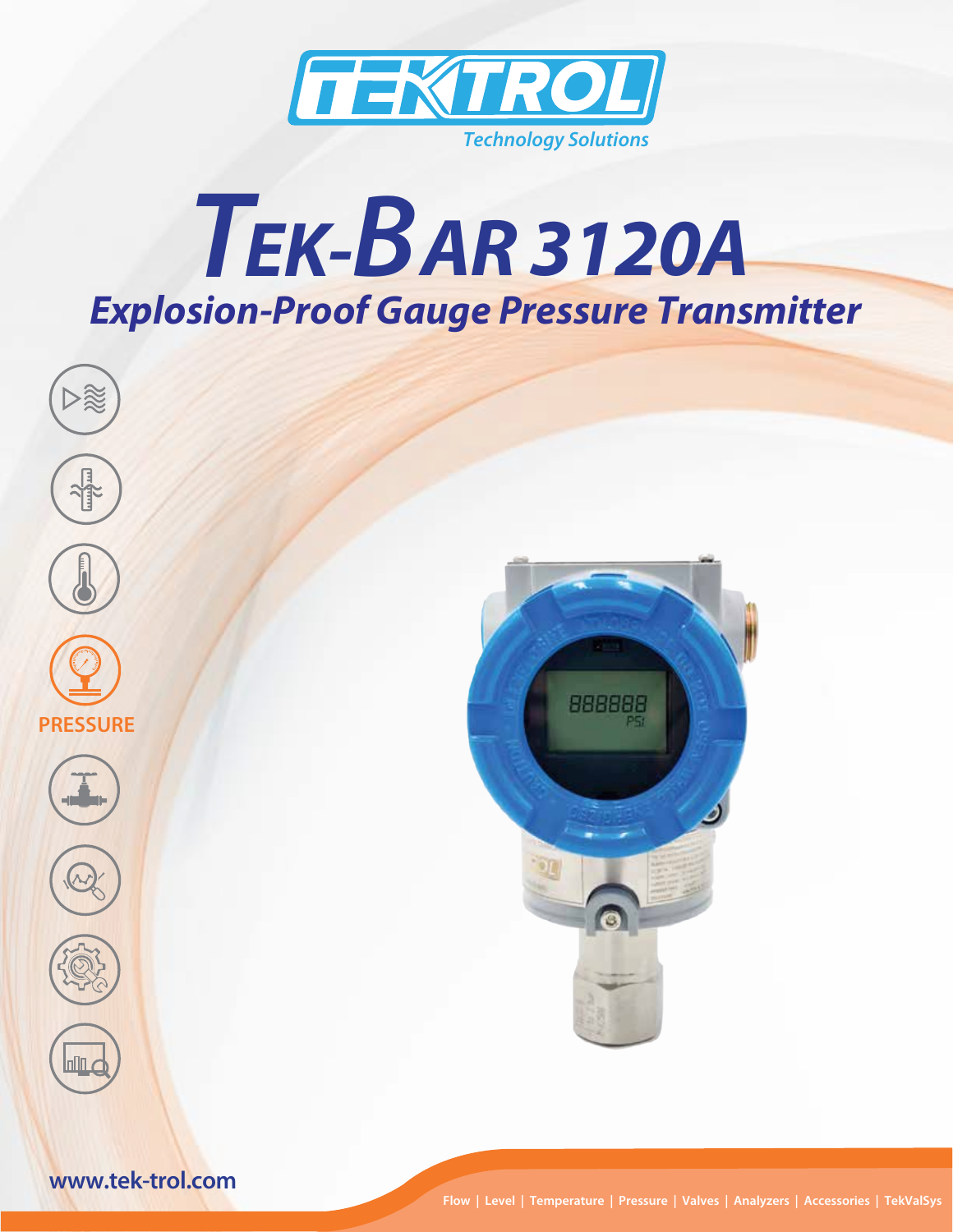

#### *Introduction*

The Tek-Bar 3120A series of smart transmitters have excellent stability, high accuracy, and include features that facilitate easy installation, start up, and minimum maintenance thereby lowering process downtime and overall cost of ownership in the long run. These transmitters are equipped with an automatic temperature compensation function integrated into its advanced signal processing circuitry to ensure high reliability and performance corresponding to change of ambient temperature.

# *Measuring Principle*

The Tek-bar 3120A uses piezo-electric pressure transducer. It consist of quartz crystal, which is made from silicone and oxygen arranged in crystalline structure (SiO<sub>2</sub>). That crystal is inserted between a solid base and the pressure sensing diaphragm. If pressure is applied, the same force will fall on the pressure sensing diaphragm that pressure to stretch or bend the crystal and an electric potential is generated. The voltage produced will be proportional to the magnitude of the applied pressure.



#### *Operation*

#### Electronic Module:

The Electronics module consists of a circuit board sealed in an enclosure. There is a MCU module, a power module, an analog module, a LCD module, and a terminal module in a transmitter. The MCU module acquires the digital value from the analog module and apply correction coefficients selected from EEPROM. The output section of the power module converts the digital signal to a 4 to 20 mA output. The MCU module communicates with the HART-based Configurator. The Power module have a DC-to-DC Power conversion circuit and an input/output isolation circuit. An optional LCD module plugs into the MCU module and displays the digital output in user-configured unit.

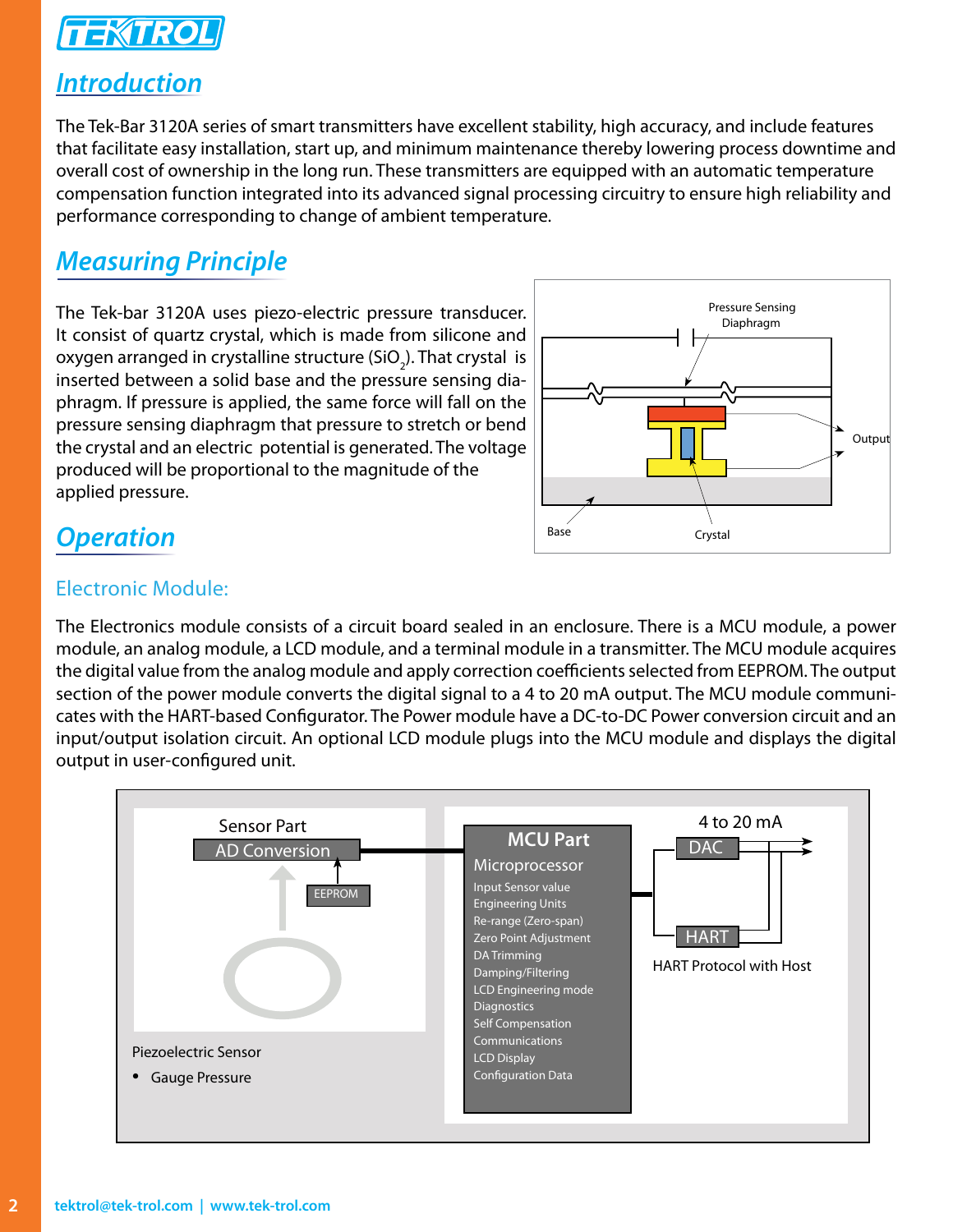

#### Sensor Input:

The model Tek-Bar 3120A is available in piezo-electric sensor.

The sensor module converts the electric signal to the digital value. The MCU module calculates the process pressure based on the digital value.

The sensor modules include the following features

- ±0.075% accuracy, the most accurate sensor in the industry.
- The software of the transmitter compensates for the thermal effects, improving performance.
- Precise Input Compensation during operation is achieved with temperature and pressure correction coefficients that are characterized over the range the transmitter and stored in the sensor module EEPROM memory.
- EEPROM stores sensor information and correction coefficients separately from MCU module, allowing for easy repair, reconfiguration and replacement

# *Benefits*

- Operator can calibrate device using zero/span button, no handheld calibrator required.
- Digital communication HART protocol.
- Fail-safe mode process function for detecting any abnormal condition occurred.
- High accuracy up to  $\pm 0.075$ %.
- Automatic ambient temperature compensation improves performance of device.
- It can be used as flowmeter and should be installed vertically without using additional flanges.
- Various Output: 4 to 20 mA, digital signals.
- The mounting bracket can be rotated up to 360° and LCD display up to 270°.
- EEPROM write protection.

# *Applications*

- Water and waste water
- Oil and Gas
- Pulp and paper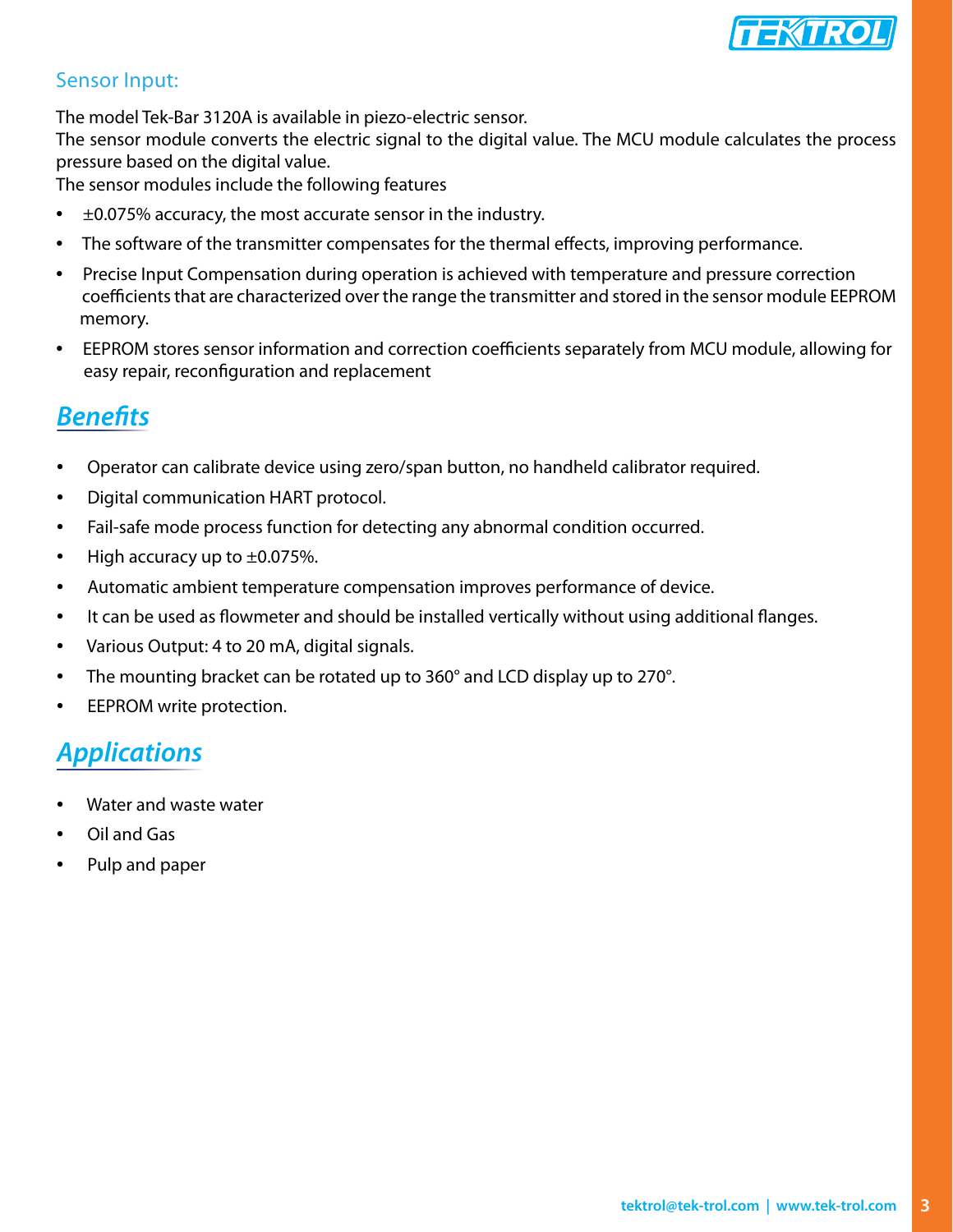

# *Dimensional Drawing*

#### Standard Model



# *Specifications*

#### Technical Specification

| <b>Parameter</b>                  | <b>Description</b>                      |  |  |  |
|-----------------------------------|-----------------------------------------|--|--|--|
| Accuracy                          | ±0.075% of Calibrated Span              |  |  |  |
| Rangeability                      | 100:1                                   |  |  |  |
| Stability                         | 5 years                                 |  |  |  |
| <b>Process Temperature Limits</b> | -40 °F to +284 °F                       |  |  |  |
| Ambient Temperature Effect        | $\pm$ [0.019%URL+0.125% Span] / 82.4 °F |  |  |  |
| <b>Ambient Temperature</b>        | -40 °F to 185 °F                        |  |  |  |
| <b>Humidity Limits</b>            | 5% to 100% RH                           |  |  |  |
| <b>Power Supply Effects</b>       | $\pm 0.005\%$ of Span per Volt          |  |  |  |
| Display (optional)                | 5 digit LCD display                     |  |  |  |
| <b>Failure Mode</b>               | Fail High: Current ≥21.1 mA             |  |  |  |
|                                   | Fail Low: Current ≤3.78 mA              |  |  |  |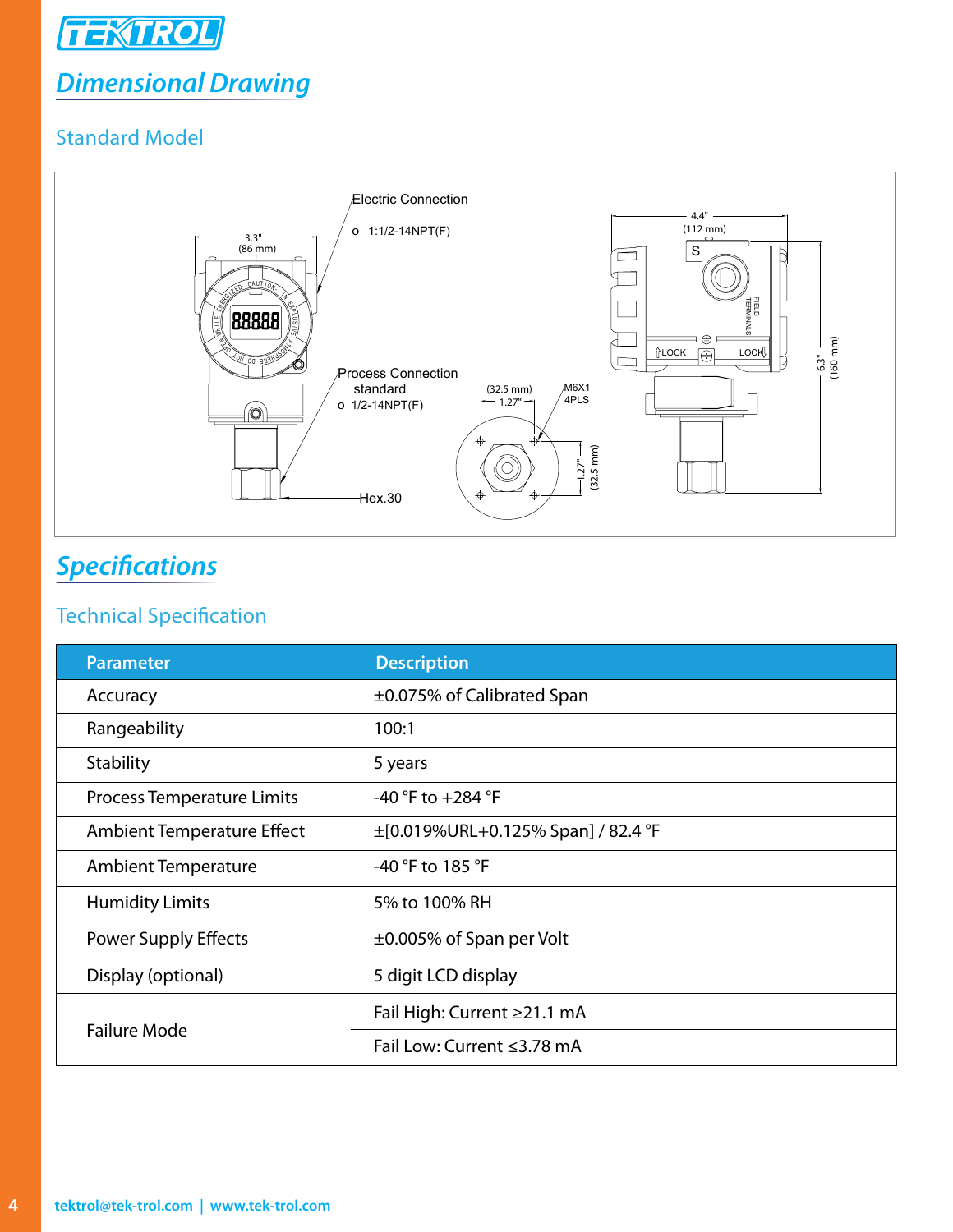

#### Electrical Specification

| <b>Parameter</b>            | <b>Description</b>                   |  |  |  |
|-----------------------------|--------------------------------------|--|--|--|
| Power Supply                | Voltage Range: 12 to 45 VDC          |  |  |  |
|                             | Voltage Rating: 24 VDC ±30%          |  |  |  |
| <b>HART</b> loop resistance | 250 to 550 ohm                       |  |  |  |
| <b>Output Signal</b>        | 4 mA to 20 mA with HART <sup>®</sup> |  |  |  |
| <b>Isolation</b>            | 500 Vrms (707 VDC)                   |  |  |  |

#### Physical Specifications

| <b>Parameter</b>               | <b>Description</b>                           |  |  |  |
|--------------------------------|----------------------------------------------|--|--|--|
| <b>Isolating Diaphragm</b>     | 316LSST                                      |  |  |  |
| <b>Fill Fluid</b>              | Silicone oil or Inert fill                   |  |  |  |
| Paint                          | Epoxy-Polyester or Polyuret                  |  |  |  |
| <b>Mounting Bracket</b>        | 304 SST with U-bolt (304SST) for 2-inch pipe |  |  |  |
| Nameplate                      | 304 SST                                      |  |  |  |
| <b>Electronic Housing</b>      | Aluminum (Option:316LSST)                    |  |  |  |
| <b>Process Connection Size</b> | 1/2" NPT Female                              |  |  |  |
| <b>Electrical Connections</b>  | 1/2" NPT Female                              |  |  |  |
| Approvals                      | FM (Class I Div I)                           |  |  |  |
| Weight                         | 3.74 lb (Standard - excluding options)       |  |  |  |
|                                | 6.23 lb (SST Housing-excluding options)      |  |  |  |

#### Tek-Bar 3120A–G Pressure Sensor Range

| <b>Range code</b> | Range             |                | <b>Calibrated Span (Min. to Max.)</b> |              |  |
|-------------------|-------------------|----------------|---------------------------------------|--------------|--|
|                   | kPa               | psig           | kPa                                   | psig         |  |
| 3                 | $-100$ to $150$   | $-14.5$ to 21  | 1.5 to 150                            | $0.22$ to 21 |  |
| 4                 | $-100$ to $1,500$ | $-14.5$ to 217 | 15 to 1,500                           | 2 to 217     |  |
| 5                 | 0 to 5,000        | 0 to 725       | 50 to 5,000                           | 7.25 to 725  |  |
| 6                 | 0 to 25,000       | 0 to 3600      | 250 to 25,000                         | 36 to 3600   |  |
| 7                 | 0 to 60,000       | 0 to 8500      | 600 to 60,000                         | 87 to 8700   |  |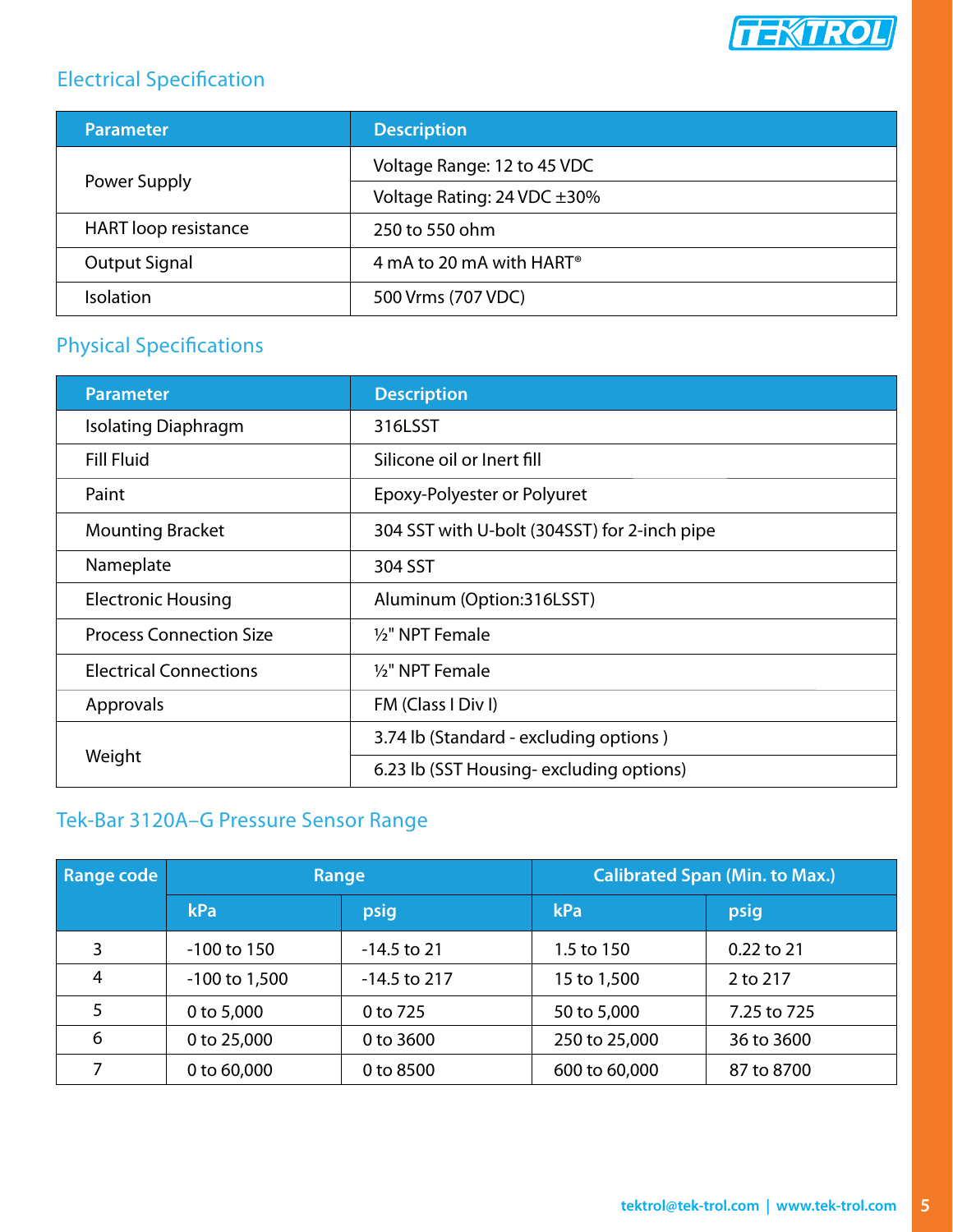

#### *Installation*

#### Mounting in liquid applications

- Place taps to the side of the line.
- Mount beside or below the taps.
- Mount the transmitter so the drain/vent valves are oriented upward.



- Place taps in the top or side of the line.
- Mount beside or above the taps.

#### Mounting in steam applications

- Place taps to the side of the line.
- Mount beside or below the taps.
- Fill impulse lines with water.

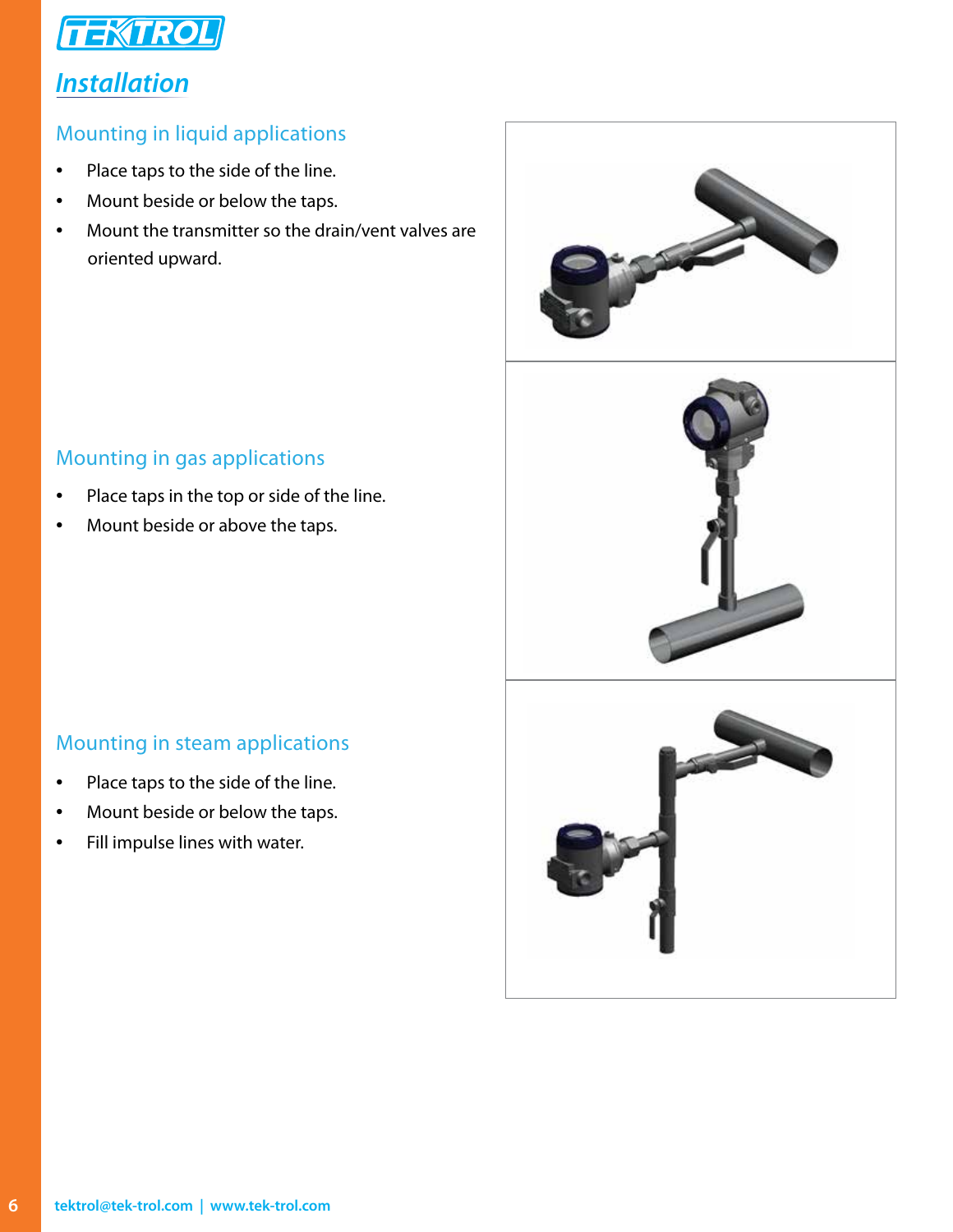

# *Model Chart*

| <b>Example</b>               | <b>Tek-Bar 3120A-G</b> | G.             | 3 | <b>FM</b> | $\mathbf{1}$ | $\mathbf{1}$ | <b>LCD</b> | Tek-Bar 3120A-G-3-FM-1-1-LCD                                                   |
|------------------------------|------------------------|----------------|---|-----------|--------------|--------------|------------|--------------------------------------------------------------------------------|
| <b>Series</b>                | Tek-Bar 3120A-G        |                |   |           |              |              |            | <b>Explosion-Proof Gauge Pressure Transmitter</b>                              |
|                              |                        | G              |   |           |              |              |            | Gauge Pressure                                                                 |
| <b>Sensor Type</b>           |                        | $\overline{A}$ |   |           |              |              |            | <b>Absolute Pressure</b>                                                       |
|                              |                        |                | 3 |           |              |              |            | -14.5-21 psig (factory set 0 to 21 psig)                                       |
|                              |                        |                | 4 |           |              |              |            | -14.5-217 psig (factory set 0 to 217 psig)                                     |
| <b>Range Options</b>         |                        |                | 5 |           |              |              |            | 0-725 psig                                                                     |
|                              |                        |                | 6 |           |              |              |            | 0-3600 psig                                                                    |
|                              |                        |                | 7 |           |              |              |            | 0-8500 psig                                                                    |
| <b>Approval Rating</b>       |                        |                |   | <b>FM</b> |              |              |            | FM Approval (Class I Div I)                                                    |
| <b>Process Connection</b>    |                        |                |   |           | 1            |              |            | 1/2" NPT Female                                                                |
|                              |                        |                |   |           | X            |              |            | Diaphragm Seal                                                                 |
| <b>Electrical Connection</b> |                        |                |   |           |              | $\mathbf{1}$ |            | 1/2" NPT Female                                                                |
|                              |                        |                |   |           |              |              | LCD        | 5 Digit LCD (Local Indication Only)                                            |
|                              |                        |                |   |           |              |              | B          | <b>Blind Unit</b>                                                              |
|                              |                        |                |   |           |              |              | <b>SSH</b> | 316 Stainless Steel Housing                                                    |
|                              |                        |                |   |           |              |              | CC         | Custom Calibration with 5 point Calibration<br>Certificate                     |
|                              |                        |                |   |           |              |              | <b>FC</b>  | Factory Configuration, No Certificate                                          |
|                              |                        |                |   |           |              |              | BA         | Stainless Steel Bracket (Angle type) with SST Bolts                            |
| Options                      |                        |                |   |           |              |              | <b>BF</b>  | Stainless Steel Bracket (Flat type) with SST Bolts                             |
|                              |                        |                |   |           |              |              | <b>TAG</b> | <b>Stainless Steel Hang Tag</b>                                                |
|                              |                        |                |   |           |              |              | LP         | Lightning Protection (Internal Type)                                           |
|                              |                        |                |   |           |              |              | LV         | 12 VDC, Low Volt, 4-wire, 1-5 VDC output,<br>No HART                           |
|                              |                        |                |   |           |              |              | $\circ$    | 12 VDC, Low Volt, 4-wire, 1-5 VDC Output, No HART<br>(Must include MFI option) |
|                              |                        |                |   |           |              |              | EA         | 0.04%                                                                          |

# *Popular Models*

| <b>Model Number</b>  | <b>Description</b>                                              |
|----------------------|-----------------------------------------------------------------|
| 3120A-G-3-FM-1-1-LCD | Explosion-proof GP Pressure Transmitter, -14.5 to 21 psig, LCD  |
| 3120A-G-4-FM-1-1-LCD | Explosion-proof GP Pressure Transmitter, -14.5 to 217 psig, LCD |
| 3120A-G-5-FM-1-1-LCD | Explosion-proof GP Pressure Transmitter, 0-725 pisg, LCD        |
| 3120A-G-6-FM-1-1-LCD | Explosion-proof GP Pressure Transmitter, 0-3600 psig, LCD       |
| 3120A-G-7-FM-1-1-LCD | Explosion-proof GP Pressure Transmitter, 0-8500 psig, LCD       |